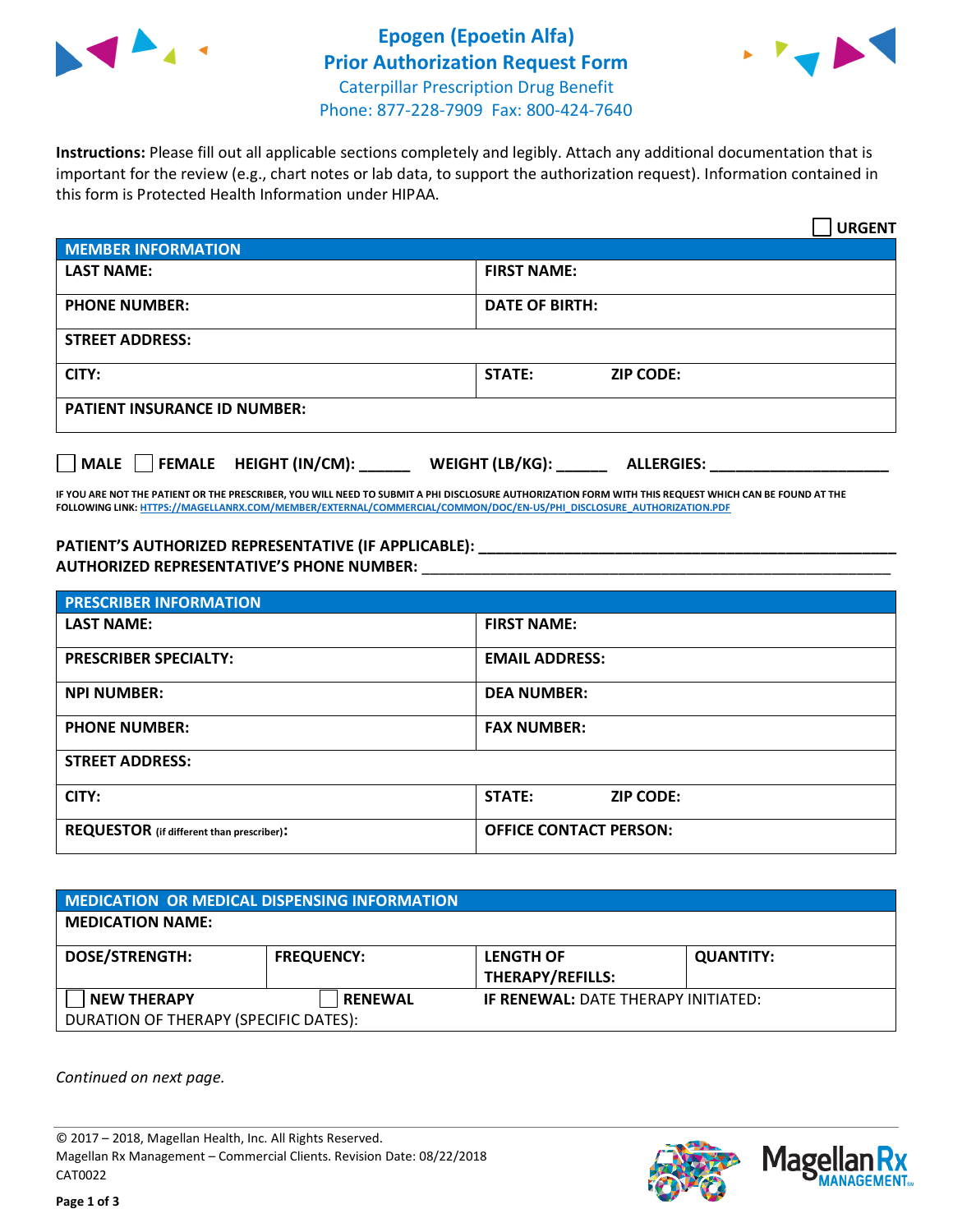



| <b>MEMBER'S LAST NAME:</b>                                                                                                                                                                                                                                                                          | <b>MEMBER'S FIRST NAME:</b>                                                                     |                                           |  |  |
|-----------------------------------------------------------------------------------------------------------------------------------------------------------------------------------------------------------------------------------------------------------------------------------------------------|-------------------------------------------------------------------------------------------------|-------------------------------------------|--|--|
|                                                                                                                                                                                                                                                                                                     | 1. HAS THE PATIENT TRIED ANY OTHER MEDICATIONS FOR THIS CONDITION?                              | YES (if yes, complete below)<br><b>NO</b> |  |  |
| <b>MEDICATION/THERAPY (SPECIFY</b>                                                                                                                                                                                                                                                                  | <b>DURATION OF THERAPY (SPECIFY</b>                                                             | <b>RESPONSE/REASON FOR</b>                |  |  |
| DRUG NAME AND DOSAGE):                                                                                                                                                                                                                                                                              | DATES):                                                                                         | <b>FAILURE/ALLERGY:</b>                   |  |  |
|                                                                                                                                                                                                                                                                                                     |                                                                                                 |                                           |  |  |
|                                                                                                                                                                                                                                                                                                     |                                                                                                 |                                           |  |  |
| <b>2. LIST DIAGNOSES:</b>                                                                                                                                                                                                                                                                           |                                                                                                 | <b>ICD-10:</b>                            |  |  |
| □ Reduction of allogenic blood transfusions in elective, non-cardiac, non-vascular                                                                                                                                                                                                                  |                                                                                                 |                                           |  |  |
| surgery<br>□ Secondary anemia                                                                                                                                                                                                                                                                       |                                                                                                 |                                           |  |  |
| □ Other diagnosis:<br>$ICD-10 Code(s):$                                                                                                                                                                                                                                                             |                                                                                                 |                                           |  |  |
|                                                                                                                                                                                                                                                                                                     | 3. REQUIRED CLINICAL INFORMATION: PLEASE PROVIDE ALL RELEVANT CLINICAL INFORMATION TO SUPPORT A |                                           |  |  |
| PRIOR AUTHORIZATION.                                                                                                                                                                                                                                                                                |                                                                                                 |                                           |  |  |
| Has the patient had a trial and failure of Retacrit? $\Box$ Yes $\Box$ No<br>*Please provide documentation                                                                                                                                                                                          |                                                                                                 |                                           |  |  |
|                                                                                                                                                                                                                                                                                                     |                                                                                                 |                                           |  |  |
| For reduction of allogenic blood transfusions in elective, non-cardiac, non-vascular surgery, also answer the<br>following: Does the patient have a hematocrit level between 30 to 39 percent and/or hemoglobin between 10 to 13<br>$g/dL$ ?* $\Box$ Yes $\Box$ No<br>*Please provide documentation |                                                                                                 |                                           |  |  |
| Were lab tests showing low hematocrit and/or hemoglobin levels administered within 30 days of this request? $\Box$<br>Yes $\Box$ No                                                                                                                                                                 |                                                                                                 |                                           |  |  |
| For secondary anemia, also answer the following:                                                                                                                                                                                                                                                    |                                                                                                 |                                           |  |  |
| Select the primary cause of the secondary anemia for the patient:                                                                                                                                                                                                                                   |                                                                                                 |                                           |  |  |
| □ Chronic kidney disease with dialysis                                                                                                                                                                                                                                                              |                                                                                                 |                                           |  |  |
| □ Chronic kidney disease without dialysis<br>□ Multiple myeloma                                                                                                                                                                                                                                     |                                                                                                 |                                           |  |  |
| $\Box$ Myelosuppressive chemotherapy                                                                                                                                                                                                                                                                |                                                                                                 |                                           |  |  |
| □ Myelod                                                                                                                                                                                                                                                                                            |                                                                                                 |                                           |  |  |
| Secondary anemia due to chronic kidney disease with dialysis or myelodysplastic syndrome, answer the following:<br>Does the patient have a hematocrit less than 33 percent and/or hemoglobin less than 11 g/dL? $\Box$ Yes $\Box$ No<br>Please provide documentation                                |                                                                                                 |                                           |  |  |
| Were lab tests showing low hematocrit and/or hemoglobin levels administered within 30 days of this request? $\square$<br>Yes $\Box$ No                                                                                                                                                              |                                                                                                 |                                           |  |  |
| Secondary anemia due to chronic kidney disease without dialysis, multiple myeloma, or myelosuppressive<br>chemotherapy treatment within the last 6 weeks, answer the following:                                                                                                                     |                                                                                                 |                                           |  |  |
| Does the patient have a hematocrit less than 30 percent and/or hemoglobin less than 10 g/dL? $\Box$ Yes $\Box$ No<br>Please provide documentation                                                                                                                                                   |                                                                                                 |                                           |  |  |

© 2017 – 2018, Magellan Health, Inc. All Rights Reserved. Magellan Rx Management – Commercial Clients. Revision Date: 08/22/2018 CAT0022